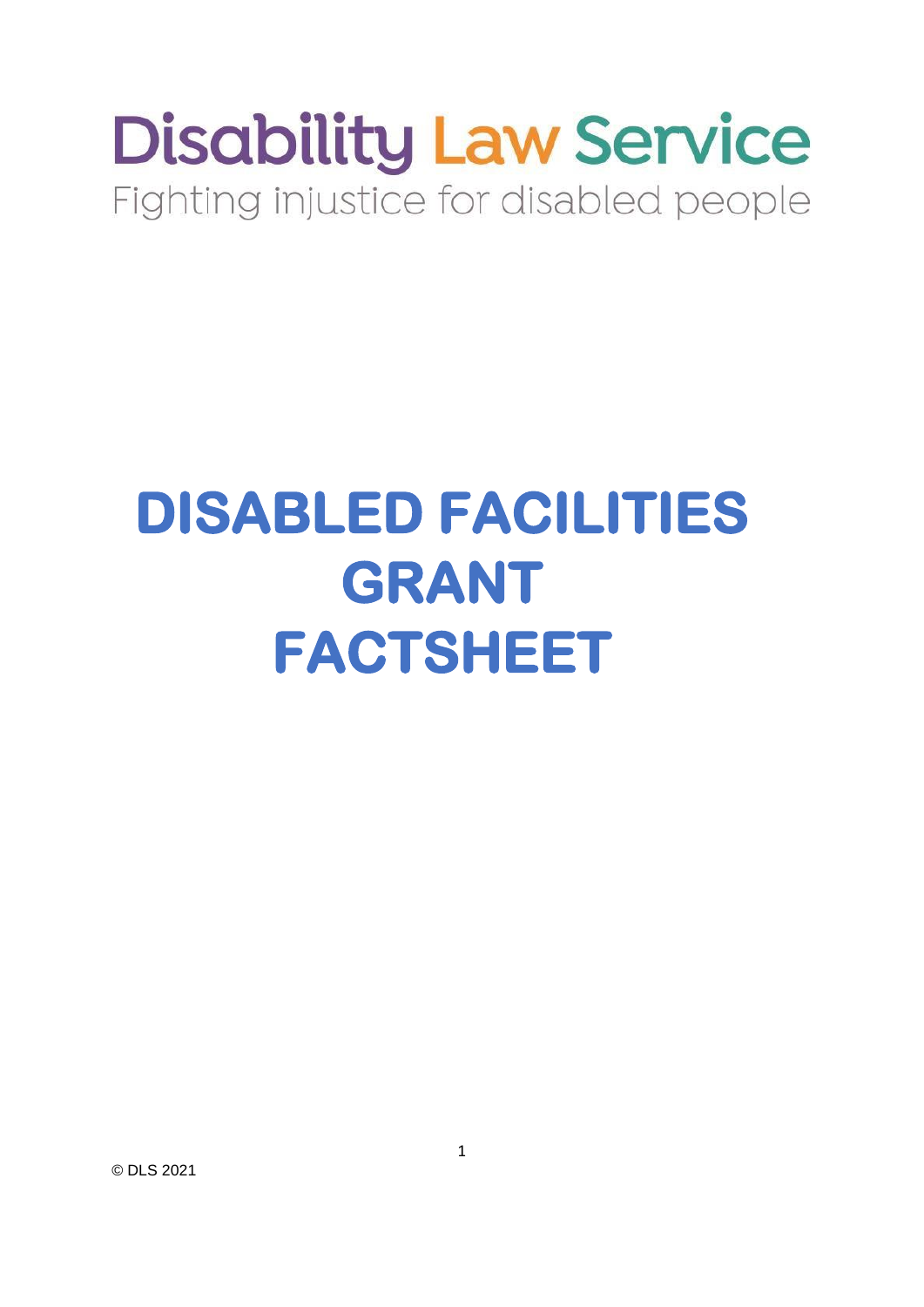#### **What is a Disabled Facilities Grant?**

A Disabled Facilities Grant (DFG) is a grant of money given by local councils to Disabled people to adapt their homes so that it is more accessible. For example, the DFG can be used for a stairlift or to create a wet room.

#### **What is the eligibility criteria/process?**

The individual that the DFG is for must live in the property although there is no requirement that they own it. The DFG applicant (which can be the Disabled person themselves or someone applying on their behalf) must either:

- 1. Own the property or be a tenant of the property; and
- 2. Intend to live in the property during the grant period. This is currently set at 5 years.

A landlord can also apply for the DFG for a Disabled tenant.

The local council will need to be happy that the works are necessary and appropriate to meet the Disabled person's needs. It will also have to be satisfied that it is reasonable and practical for the works to be carried out having regard to the age and condition of the property.

#### **What is the means test?**

The means test looks at household income and any savings over £6,000 of the Disabled person and any spouse or partner. Other members of the household are not included. Local councils will ask for bank statements to assess income and expenditure. Each local authority has its own policy for the means test.

Disabled children and young people under the age of 19 are not means tested for the DFG.

#### **How much of the grant can be given?**

What the individual gets depends on their household income, including any household savings over £6,000.

- In England, you can receive up to £30,000.
- In Wales, you can receive up to £36,000.
- In Northern Ireland, you can receive up to £25,000.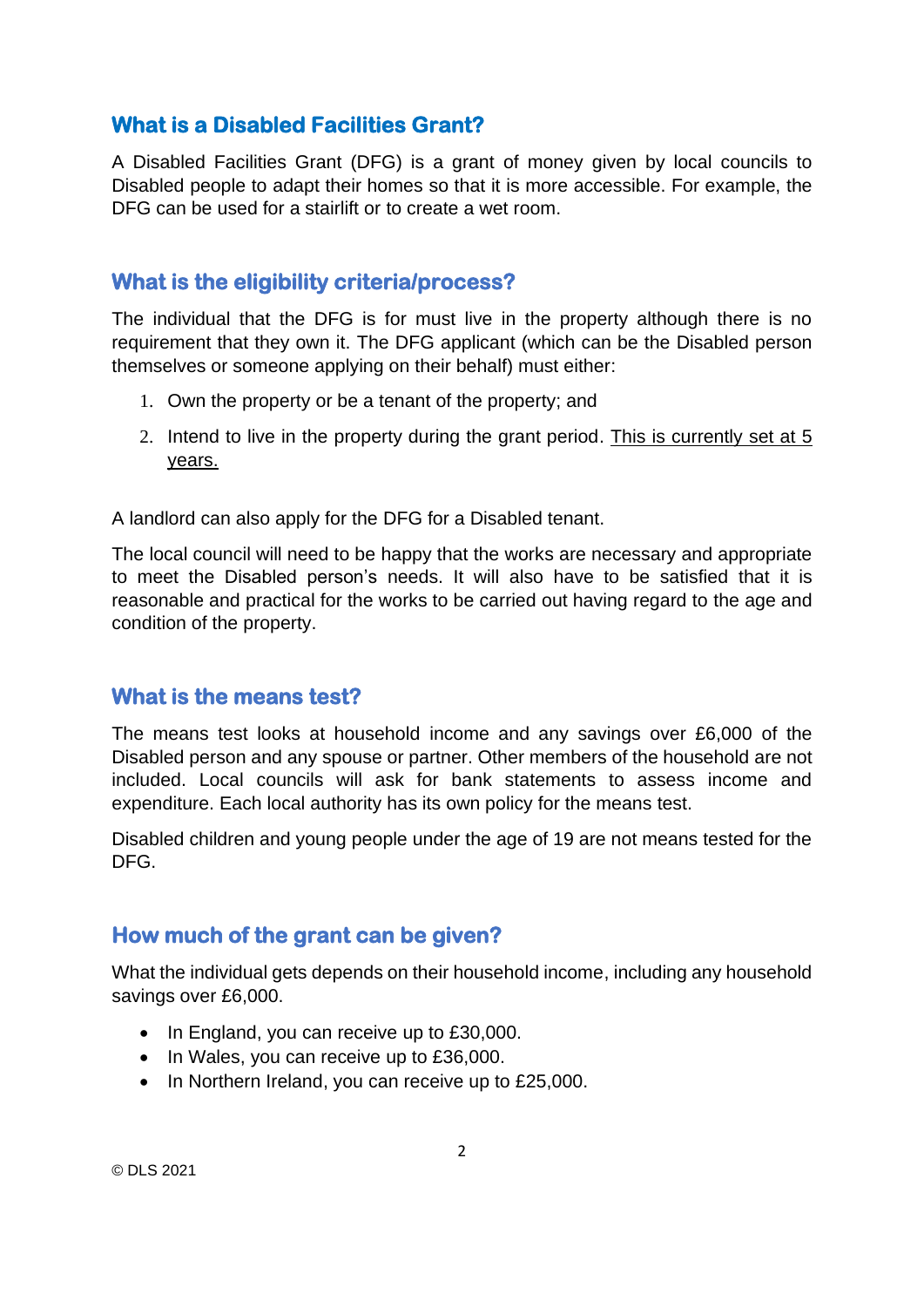The DFG is not available in Scotland. Those living in Scotland will need to look for help with adaptations by looking here: [https://www.gov.scot/policies/independent](https://www.gov.scot/policies/independent-living/housing-adaptations/)[living/housing-adaptations/.](https://www.gov.scot/policies/independent-living/housing-adaptations/)

#### **How is the DFG paid?**

The DFG is paid in instalments as the work progresses or in full when the work is finished. The local council should explain how it will make the payments if the application is approved.

#### **What is the application process?**

Applicants need to apply directly to their local council. The local council will then assess (usually by an Occupational Therapist (OT)) the Disabled person's adaptations needs and make a recommendation.

It is helpful (and sometimes preferable) to allow the OT to speak with the Disabled person's doctor, nurse, etc., so that the OT can gain a better understanding of their needs and how their impairment affects them.

#### **Purposes for why a grant must be given**

The purposes for which a DFG can be provided are contained in section 23 of The Housing Grants, Construction & Regeneration Act 1996:

- a) to enable access by the Disabled person to and from their home to make it safe for them and anyone else living with them;
- b) to enable access by the Disabled person to a room used as the main family room;
- c) to gain access to or to provide a room for sleeping for the Disabled person;
- d) to gain access or providing a room where there is a toilet for the Disabled person;
- e) to gain access to, to provide a room where there is a bath or a shower or to enable the use of the facility for the Disabled person;
- f) to gain access to, to provide a room where there is a wash basin or to enable the use of the facility for the Disabled person;
- g) to enable the preparation and cooking of food by the Disabled person;
- h) to improve any heating system;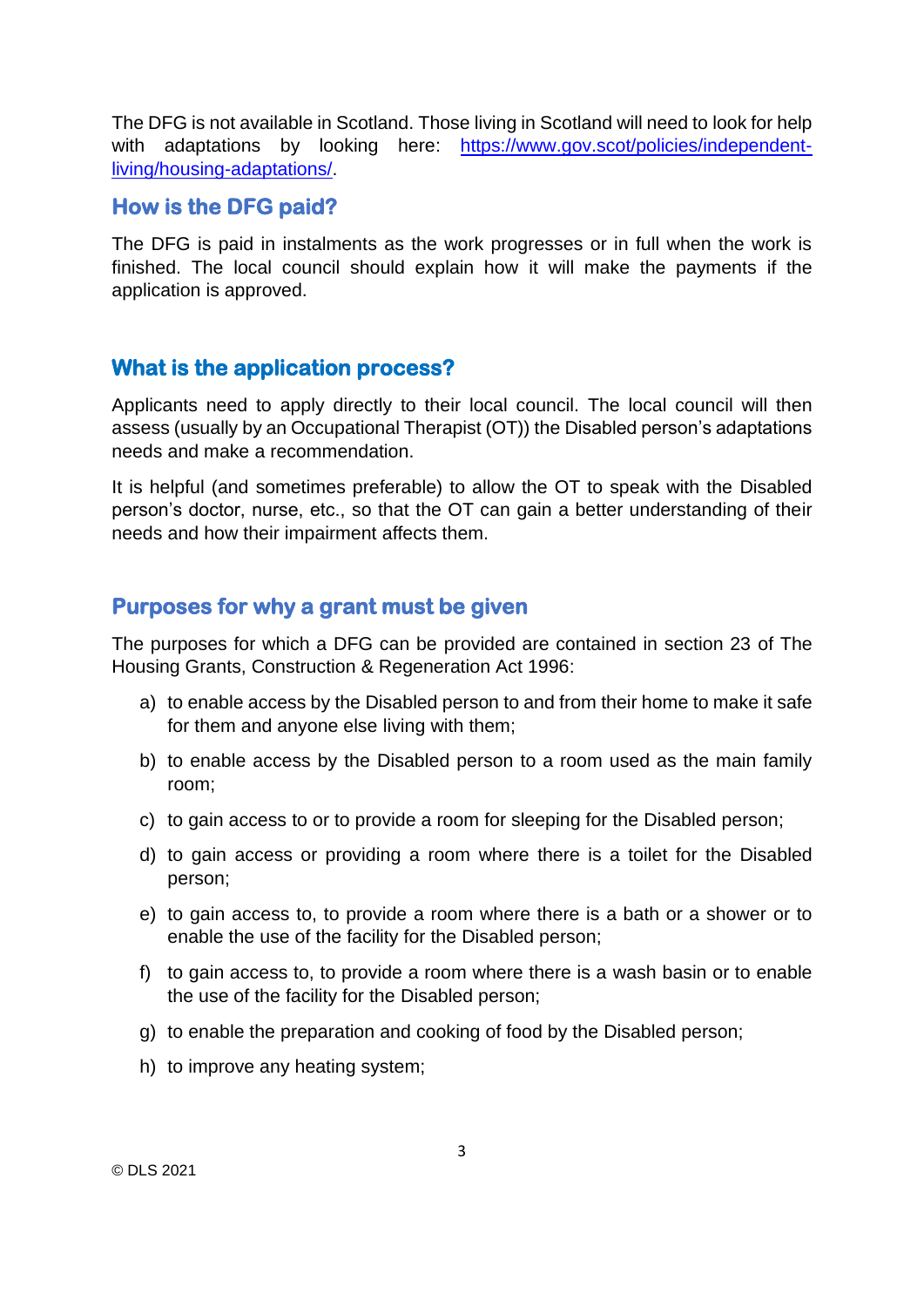- i) to enable the use by the Disabled person of a source of power, light or heat by altering the position of one or more means of access to or control of that source or by providing additional means of control;
- j) to enable access or movement by the Disabled person around their home, to enable them to care for a person who normally lives there and is in need of this care.

#### **When should a decision be made?**

In accordance with s.34 of the Housing Grants, Construction & Regeneration Act 1996, the local housing authority should notify the individual in writing as soon as possible and in any event, no later than after 6 months after the date of the application concerned whether the application is approved or refused.

Following approval of the grant, the adaptation works must be carried out within 12 months of that date.

#### **Discretionary Assistance**

Article 3 of the Regulatory Reform (Housing Assistance) (England and Wales) Order 2002 enables housing authorities to give discretionary assistance, in any form for adaptations. This can be by grant, loan or equity release.

Every local authority will have its own policy for when such assistance can be provided. If a local authority does not have a policy for utilising the Order, this could be a breach of their Public Sector Equality Duty to remove or minimise disadvantages suffered by Disabled people.

Assistance can be given under Article 3 for a number of purposes. Guidance of examples of this is given in para 2.24 of the Delivering Housing Adaptations for Disabled People, A Detailed Guide to Related Legislation Guidance and Good Practice:

- To provide small‐scale adaptations to either fulfil needs not covered by DFGs or, by avoiding the procedural complexities of DFGs, to deliver a much quicker remedy for urgent adaptations.
- To provide top‐up assistance to a DFG where the local authority takes the view that the amount of assistance available under the DFG is insufficient to meet the needs of the Disabled person and their family. The local authority may give more than £30,000, but it does not have to do this.
- To assist with the acquisition of other accommodation (whether within or outside the local authority's area) where the local authority is satisfied that this will benefit the Disabled person at least as much as improving or adapting their current home.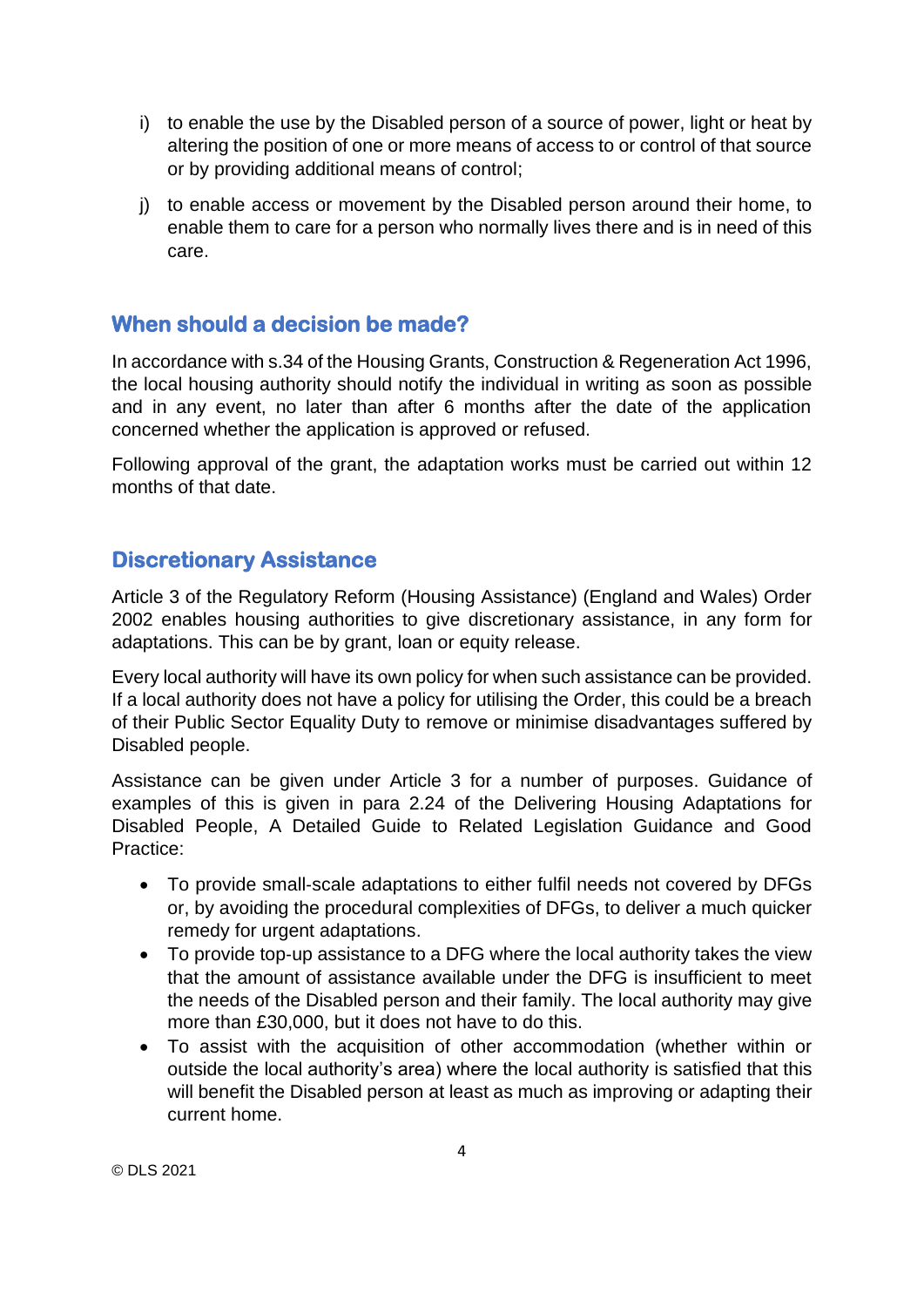### **Adaptations and equipment to be provided free of charge**

Regulation 2 of the Community Care (Delayed Discharges) Act (Qualifying Services) (England) Regulations 2003 provides that any community care equipment and minor adaptations for 'the purposes of assisting with nursing at home or aiding daily living which a person has been assessed to need, and for which they are eligible, should be provided free of charge by the social services authority, provided the cost is £1,000 or less'.

#### **Legal Disclaimer**

Although great care has been taken in the compilation and preparation of this Factsheet to ensure accuracy, DLS cannot accept responsibility for any errors or omissions. All information provided is for education/informative purposes and is not a substitute for legal advice.

Any links to external websites have been carefully selected but are provided without any endorsement of the content of those sites.

## **If you wish to contact us for advice or legal aid representation, please refer to our website for further details.**

#### **Website: [www.dls.org.uk](http://www.dls.org.uk/)**

#### **Legal Aid (you are eligible and require representation) Tel:** 0207 791 9820 **Email:** [legalaid@dls.org.uk](mailto:legalaid@dls.org.uk)

# **Advice Tel:** 0207 791 9809

**Email:** [helpline@dls.org.uk](mailto:helpline@dls.org.uk)

**Address:** Disability Law Service The Foundry, 17 Oval Way, London SE11 5RR.